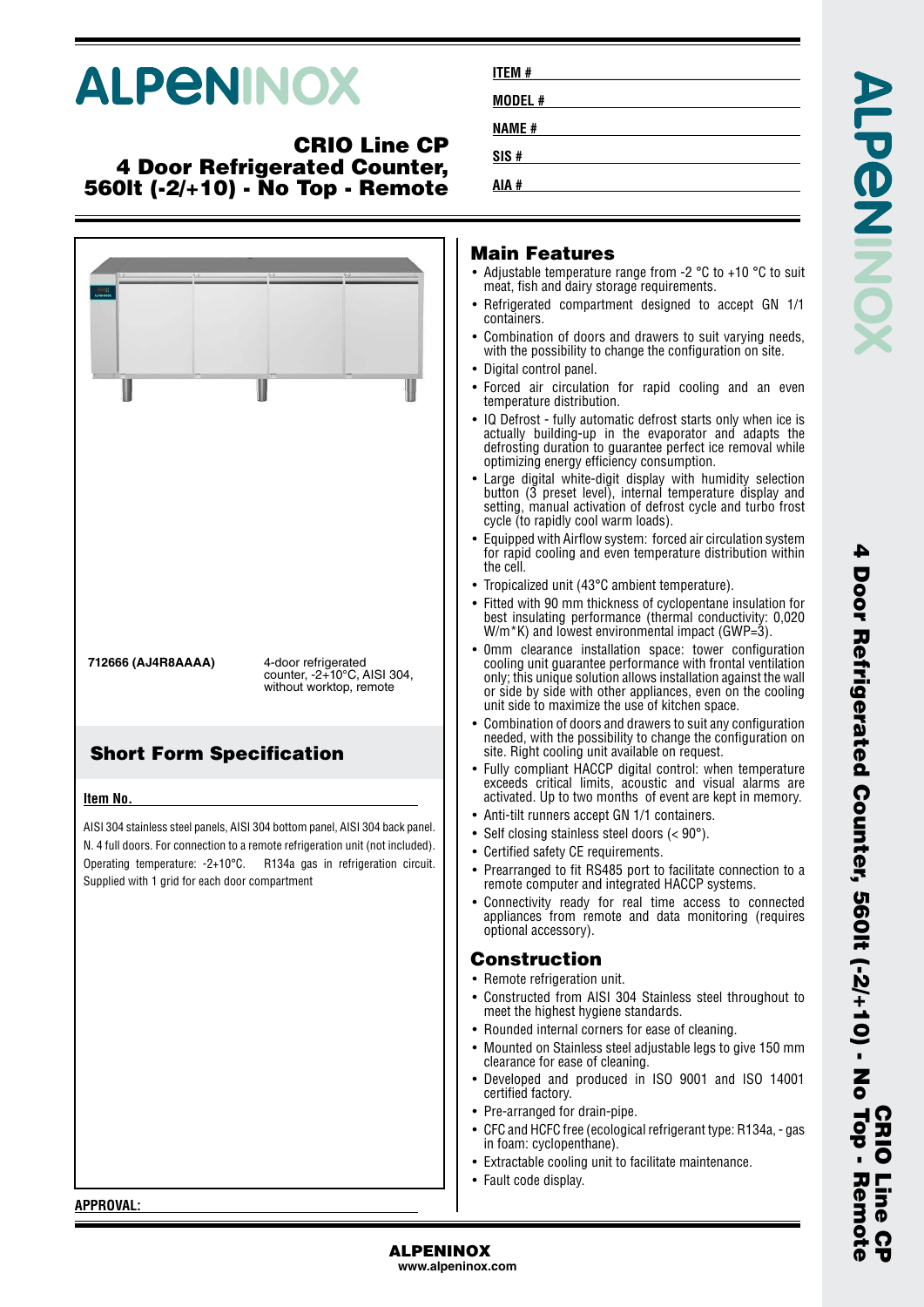## **ALPENINOX**

### **CRIO Line CP 4 Door Refrigerated Counter, 560lt (-2/+10) - No Top - Remote**

- Interior base with rounded corners, pressed from a single sheet.
- Removable triple-chamber balloon magnetic gasket to improve insulation and reduce energy consumption and ease of cleaning.
- 4 compartments with 4 doors.
- Mounted on stainless steel feet to give 150 mm (-5/+50 mm) clearance for ease of cleaning the floor.
- Ease of cleaning and high hygiene standards thanks to the rounded internal corners, the easily removable runners, grids and air conveyors.
- Internal structure with 15 charging positions (3 cm pitch) available to host GN 1/1 grids, ensuring higher net capacity and a greater storage space.
- IP21 protection index.

#### **Included Accessories**

• 4 of Kit 1/1GN gray rilsan grid and 2 side PNC 881109 runners for refrigerated counters

#### **Optional Accessories**

| • Automatic defrost with waste evaporation                                                         | PNC 880028        | ∩ |
|----------------------------------------------------------------------------------------------------|-------------------|---|
| Remote unit, -2+10°C, for 670L refrigerated PNC 880231<br>cabinets and counters (R134a)            |                   | ∩ |
| • Kit integrated HACCP for digital<br>refrigerators (IR33)                                         | PNC 880252        | ∩ |
| • 1/1GN gray rilsan grid for refrigerated<br>counters                                              | PNC 881107        | n |
| • 2 side runners for 1/1GN refrigerated<br>counters                                                | PNC 881108        | ∩ |
| • Kit 1/1GN gray rilsan grid and 2 side<br>runners for refrigerated counters                       | PNC 881109        | ר |
| • 1/1GN plastic container, h65mm                                                                   | PNC 881110        | ∩ |
| 1/1GN plastic container, h100mm                                                                    | <b>PNC 881111</b> | ∩ |
| • 1/1GN plastic container, h150mm                                                                  | PNC 881112        | ∩ |
| • Worktop for refrigerated Crio Line CP and<br>SB counters, remote - 4 compartments                | PNC 881132        | ◻ |
| • Worktop and upstand for refrigerated Crio<br>Line CP and SB counters, remote - 4<br>compartments | PNC 881136        | ר |
| • 2-drawer kit refrigerated counters                                                               | PNC 881179        | ∩ |
| • 3x1/3-drawer kit for refrigerated counters                                                       | PNC 881186        | ∩ |
| $\bullet$ 1/3 and 2/3 bottle drawer kit for<br>refrigerated counters                               | PNC 881187        | ◻ |
| Lock for refrigerator/freezer counters with 4 PNC 881247<br>compartments - h650mm                  |                   | ❏ |



The company reserves the right to make modifications to the products without prior notice. All information correct at time of printing.